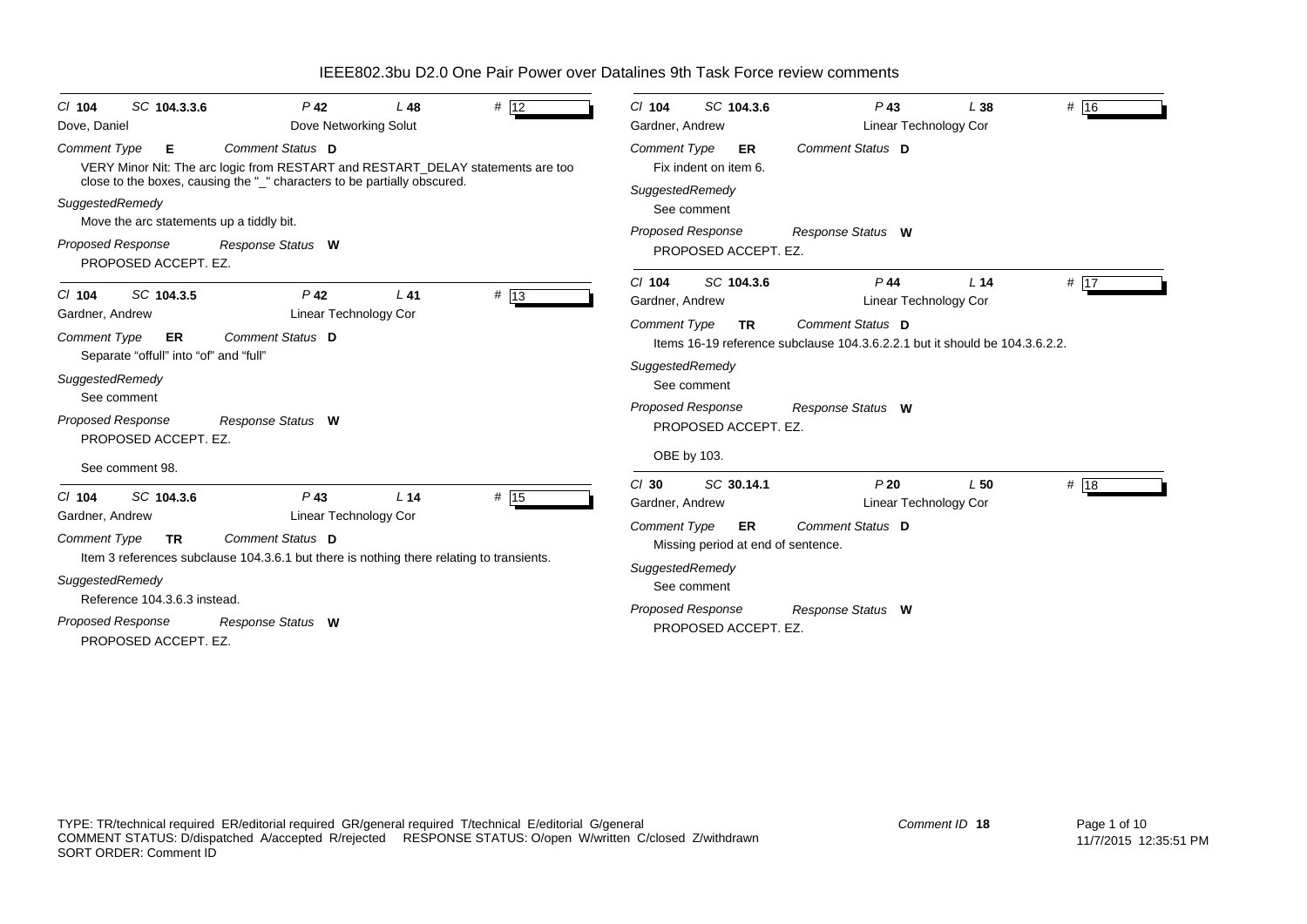| SC 30.14.1.1.4                                                                                                                                                                                                                       | $Cl$ 30                                                                                                                                                                                                                                       |
|--------------------------------------------------------------------------------------------------------------------------------------------------------------------------------------------------------------------------------------|-----------------------------------------------------------------------------------------------------------------------------------------------------------------------------------------------------------------------------------------------|
| P <sub>22</sub>                                                                                                                                                                                                                      | SC 30.14.1.4                                                                                                                                                                                                                                  |
| # 19                                                                                                                                                                                                                                 | P <sub>25</sub>                                                                                                                                                                                                                               |
| $Cl$ 30                                                                                                                                                                                                                              | # 24                                                                                                                                                                                                                                          |
| L <sub>12</sub>                                                                                                                                                                                                                      | L 1                                                                                                                                                                                                                                           |
| Linear Technology Cor                                                                                                                                                                                                                | Linear Technology Cor                                                                                                                                                                                                                         |
| Gardner, Andrew                                                                                                                                                                                                                      | Gardner, Andrew                                                                                                                                                                                                                               |
| Comment Status D                                                                                                                                                                                                                     | Comment Status D                                                                                                                                                                                                                              |
| <b>Comment Type</b>                                                                                                                                                                                                                  | Comment Type                                                                                                                                                                                                                                  |
| <b>TR</b>                                                                                                                                                                                                                            | TR.                                                                                                                                                                                                                                           |
| "typeAB" should read "typeB"                                                                                                                                                                                                         | aPSECumulativeEnergy should read aPoDLPSECumulativeEnergy                                                                                                                                                                                     |
| SuggestedRemedy                                                                                                                                                                                                                      | SuggestedRemedy                                                                                                                                                                                                                               |
| See comment                                                                                                                                                                                                                          | See comment                                                                                                                                                                                                                                   |
| <b>Proposed Response</b>                                                                                                                                                                                                             | <b>Proposed Response</b>                                                                                                                                                                                                                      |
| Response Status W                                                                                                                                                                                                                    | Response Status W                                                                                                                                                                                                                             |
| PROPOSED ACCEPT. EZ.                                                                                                                                                                                                                 | PROPOSED ACCEPT. EZ.                                                                                                                                                                                                                          |
| P <sub>22</sub>                                                                                                                                                                                                                      | SC 45.2                                                                                                                                                                                                                                       |
| L28                                                                                                                                                                                                                                  | P <sub>27</sub>                                                                                                                                                                                                                               |
| #20                                                                                                                                                                                                                                  | L <sub>25</sub>                                                                                                                                                                                                                               |
| SC 30.14.1.1.5                                                                                                                                                                                                                       | #25                                                                                                                                                                                                                                           |
| $CI$ 30                                                                                                                                                                                                                              | $CI$ 45                                                                                                                                                                                                                                       |
| Linear Technology Cor                                                                                                                                                                                                                | Gardner, Andrew                                                                                                                                                                                                                               |
| Gardner, Andrew                                                                                                                                                                                                                      | Linear Technology Cor                                                                                                                                                                                                                         |
| Comment Status D                                                                                                                                                                                                                     | Comment Status D                                                                                                                                                                                                                              |
| Comment Type                                                                                                                                                                                                                         | Comment Type                                                                                                                                                                                                                                  |
| TR                                                                                                                                                                                                                                   | <b>TR</b>                                                                                                                                                                                                                                     |
| "typeAB" should read "typeB"                                                                                                                                                                                                         | Bits b.5.15:11 are defined as Reserved w/ value always 0 and Bit m.5.12 is defined as                                                                                                                                                         |
| SuggestedRemedy                                                                                                                                                                                                                      | Power Unit present. How can these definitions exist simultaneously?                                                                                                                                                                           |
| See comment                                                                                                                                                                                                                          | SuggestedRemedy                                                                                                                                                                                                                               |
| Proposed Response                                                                                                                                                                                                                    | Change Reserved row from b 5.15:11 to b 5.15:13                                                                                                                                                                                               |
| Response Status W                                                                                                                                                                                                                    | <b>Proposed Response</b>                                                                                                                                                                                                                      |
| PROPOSED ACCEPT. EZ.                                                                                                                                                                                                                 | Response Status W                                                                                                                                                                                                                             |
| $#$ 21<br>SC 30.14.1.1.5<br>P <sub>22</sub><br>L33<br>$Cl$ 30<br>Linear Technology Cor<br>Gardner, Andrew<br>Comment Status D<br><b>Comment Type</b><br><b>ER</b><br>missing a space "clause 104.4.1. This value"<br>SuggestedRemedy | PROPOSED ACCEPT. EZ.<br>$CI$ 45<br>SC 45.2.7.a<br>#26<br>P28<br>L <sub>19</sub><br><b>Linear Technology Cor</b><br>Gardner, Andrew<br>Comment Status D<br><b>Comment Type</b><br>ER.<br>missing a space "Status 2register"<br>SuggestedRemedy |
| See comment                                                                                                                                                                                                                          | See comment                                                                                                                                                                                                                                   |
| Proposed Response                                                                                                                                                                                                                    | <b>Proposed Response</b>                                                                                                                                                                                                                      |
| Response Status W                                                                                                                                                                                                                    | Response Status W                                                                                                                                                                                                                             |
| PROPOSED ACCEPT. EZ.                                                                                                                                                                                                                 | PROPOSED ACCEPT. EZ.                                                                                                                                                                                                                          |
| SC 30.14.1.4                                                                                                                                                                                                                         | P28                                                                                                                                                                                                                                           |
| P <sub>25</sub>                                                                                                                                                                                                                      | # $\overline{27}$                                                                                                                                                                                                                             |
| L <sub>5</sub>                                                                                                                                                                                                                       | $CI$ 45                                                                                                                                                                                                                                       |
| $#$ 23                                                                                                                                                                                                                               | SC 45.2.7.a1                                                                                                                                                                                                                                  |
| $CI$ 30                                                                                                                                                                                                                              | L26                                                                                                                                                                                                                                           |
| Linear Technology Cor                                                                                                                                                                                                                | <b>Linear Technology Cor</b>                                                                                                                                                                                                                  |
| Gardner, Andrew                                                                                                                                                                                                                      | Gardner, Andrew                                                                                                                                                                                                                               |
| Comment Status D                                                                                                                                                                                                                     | Comment Status D                                                                                                                                                                                                                              |
| Comment Type                                                                                                                                                                                                                         | Comment Type                                                                                                                                                                                                                                  |
| ER.                                                                                                                                                                                                                                  | ER                                                                                                                                                                                                                                            |
| add punctuation to increment rate, ie 100,000 per second                                                                                                                                                                             | missing a period "shown in Table 45-211f The default value"                                                                                                                                                                                   |
| SuggestedRemedy                                                                                                                                                                                                                      | SuggestedRemedy                                                                                                                                                                                                                               |
| See comment                                                                                                                                                                                                                          | See comment                                                                                                                                                                                                                                   |
| <b>Proposed Response</b>                                                                                                                                                                                                             | <b>Proposed Response</b>                                                                                                                                                                                                                      |
| Response Status W                                                                                                                                                                                                                    | Response Status W                                                                                                                                                                                                                             |
| PROPOSED ACCEPT. EZ.                                                                                                                                                                                                                 | PROPOSED ACCEPT. EZ.                                                                                                                                                                                                                          |

TYPE: TR/technical required ER/editorial required GR/general required T/technical E/editorial G/general COMMENT STATUS: D/dispatched A/accepted R/rejected RESPONSE STATUS: O/open W/written C/closed Z/withdrawn SORT ORDER: Comment ID  Page 2 of 10 11/7/2015 12:35:52 PM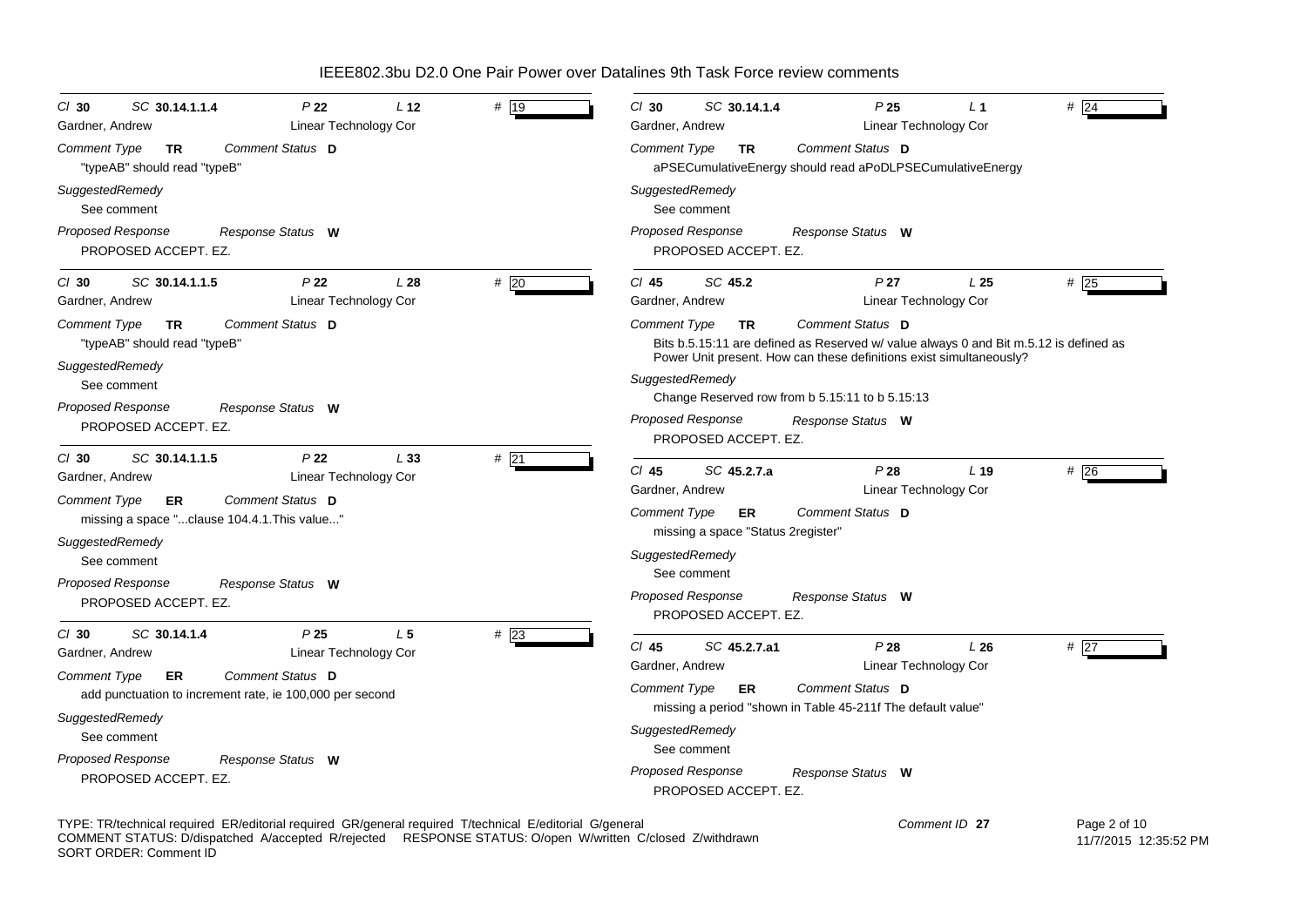| SC 45.2.7.a1<br>$CI$ 45<br>Gardner, Andrew                                                                                                                                         | P28<br>Linear Technology Cor                                                                                                                                                                                                                                           | L28             | #28  | $#$ 32<br>$CI$ 45<br>SC 45.2.7a.2.2<br>P30<br>L32<br>Gardner, Andrew<br>Linear Technology Cor                                                                                                                                                                                                                                                                                                                                              |
|------------------------------------------------------------------------------------------------------------------------------------------------------------------------------------|------------------------------------------------------------------------------------------------------------------------------------------------------------------------------------------------------------------------------------------------------------------------|-----------------|------|--------------------------------------------------------------------------------------------------------------------------------------------------------------------------------------------------------------------------------------------------------------------------------------------------------------------------------------------------------------------------------------------------------------------------------------------|
| <b>Comment Type</b><br>ER                                                                                                                                                          | Comment Status D<br>found the extra period. remove second period @ end of sentence                                                                                                                                                                                     |                 |      | Comment Status D<br><b>Comment Type</b><br><b>TR</b><br>mr_valid_signature is not defined in 104.3.3.3 (or anywhere)                                                                                                                                                                                                                                                                                                                       |
| SuggestedRemedy<br>See comment<br>Proposed Response<br>PROPOSED ACCEPT. EZ.                                                                                                        | Response Status W                                                                                                                                                                                                                                                      |                 |      | SuggestedRemedy<br>Change PSE state machine variable 'valid_signature' to 'mr_valid_signature'<br><b>Proposed Response</b><br>Response Status W<br>PROPOSED ACCEPT. EZ.                                                                                                                                                                                                                                                                    |
| SC 45.2.7a.1.2<br>$CI$ 45<br>Gardner, Andrew<br><b>Comment Type</b><br><b>TR</b><br>SuggestedRemedy<br><b>Proposed Response</b><br>PROPOSED ACCEPT. EZ.                            | P29<br><b>Linear Technology Cor</b><br>Comment Status D<br>mr_pse_enable is not defined in 104.3.3.3 (or anywhere)<br>Change PSE state machine variable 'pse_enable' to 'mr_pse_enable'.<br>Response Status W<br>Search and replace "pse_enable" with "mr_pse_enable". | L7              | # 29 | Search and replace "valid_signature" with "mr_valid_signature".<br>SC 45.2.7a.2.5<br>$# \overline{33}$<br>$CI$ 45<br>P30<br>L <sub>52</sub><br><b>Linear Technology Cor</b><br>Gardner, Andrew<br>Comment Status D<br><b>Comment Type</b><br><b>TR</b><br>there is no ERROR state in the PSE SD. Should be OVERLOAD state here.<br>SuggestedRemedy<br>See comment<br><b>Proposed Response</b><br>Response Status W<br>PROPOSED ACCEPT. EZ. |
| SC 45.2.7a.2.1<br>$CI$ 45<br>Gardner, Andrew<br><b>Comment Type</b><br><b>TR</b><br>SuggestedRemedy<br>See comment<br>Proposed Response<br>PROPOSED ACCEPT. EZ.<br>See comment 22. | P30<br>Linear Technology Cor<br>Comment Status D<br>there is no ERROR state in the PSE SD. Should be OVERLOAD state.<br>Response Status W                                                                                                                              | L <sub>27</sub> | # 31 | See comment 22.<br>$# \overline{34}$<br>$Cl$ 45<br>SC 45.2.7a.2.8<br>P <sub>31</sub><br>L <sub>15</sub><br>Gardner, Andrew<br><b>Linear Technology Cor</b><br>Comment Status D<br><b>Comment Type</b><br><b>TR</b><br>PSE Status is (12.1.2:0), written incorrectly as (12.1.3:1)<br>SuggestedRemedy<br>See comment<br><b>Proposed Response</b><br>Response Status W<br>PROPOSED ACCEPT. EZ.                                               |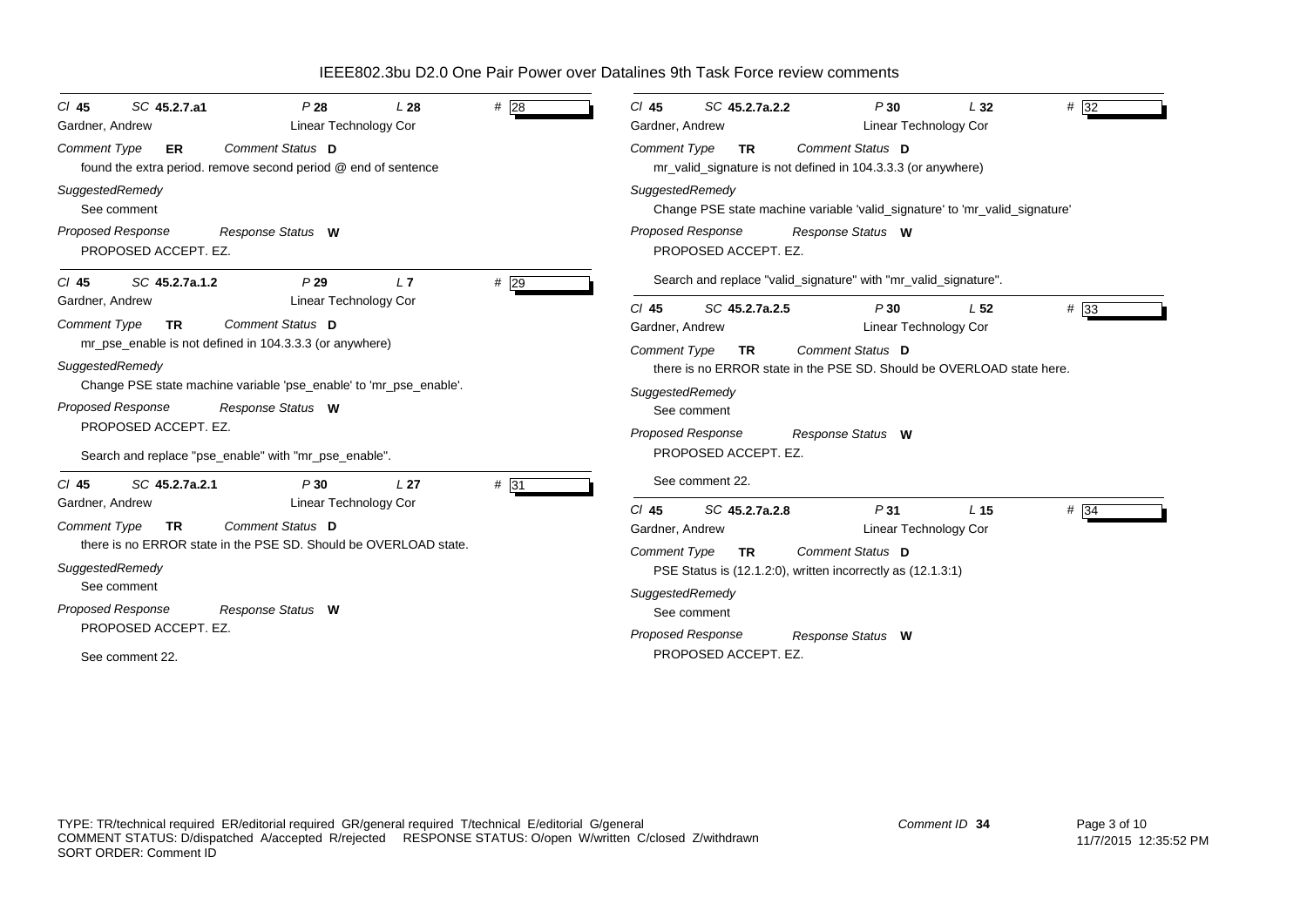| # 35<br>SC 45.2.7a.2.9<br>P <sub>31</sub><br>L21<br>$CI$ 45<br>Linear Technology Cor<br>Gardner, Andrew                       | SC 104.4.6.4<br>P <sub>52</sub><br>$#$ 41<br>$Cl$ 104<br>L <sub>35</sub><br>Linear Technology Cor<br>Gardner, Andrew                                            |  |  |  |  |  |
|-------------------------------------------------------------------------------------------------------------------------------|-----------------------------------------------------------------------------------------------------------------------------------------------------------------|--|--|--|--|--|
| Comment Status D<br><b>Comment Type</b><br><b>TR</b><br>PSE Status is (12.1.2.0), written incorrectly as (12.1.3.1)           | Comment Status D<br><b>Comment Type</b><br><b>TR</b><br>reference to Pclass_pd in table 104-1. There is no Pclass_pd but there is a Ppd. Are<br>these the same? |  |  |  |  |  |
| SuggestedRemedy<br>See comment                                                                                                | SuggestedRemedy<br>Change text from Pclass_pd to Ppd.                                                                                                           |  |  |  |  |  |
| Proposed Response<br>Response Status W<br>PROPOSED ACCEPT. EZ.                                                                | Proposed Response<br>Response Status W<br>PROPOSED ACCEPT. EZ.                                                                                                  |  |  |  |  |  |
| #38<br>SC 45.2.7a.3.1<br>P32<br>L <sub>4</sub><br>$CI$ 45<br>Linear Technology Cor<br>Gardner, Andrew                         | Use Ppd throughout.                                                                                                                                             |  |  |  |  |  |
| Comment Status D<br><b>Comment Type</b><br><b>TR</b><br>PSE Status is (12.1.2:0), written incorrectly as (12.1.3:1)           | # 42<br>$Cl$ 104<br>SC 104.4.3<br>$P$ 46<br>L33<br>Gardner, Andrew<br>Linear Technology Cor                                                                     |  |  |  |  |  |
| SuggestedRemedy<br>See comment                                                                                                | Comment Status D<br><b>Comment Type</b><br>ER<br>Table 104-6 should be Figure 104-6                                                                             |  |  |  |  |  |
| Proposed Response<br>Response Status W<br>PROPOSED ACCEPT. EZ.                                                                | SuggestedRemedy<br>See comment                                                                                                                                  |  |  |  |  |  |
| $# \overline{39}$<br>SC 104.4.6<br>P <sub>51</sub><br>L <sub>51</sub><br>$Cl$ 104<br>Linear Technology Cor<br>Gardner, Andrew | <b>Proposed Response</b><br>Response Status W<br>PROPOSED ACCEPT. EZ.                                                                                           |  |  |  |  |  |
| Comment Status D<br><b>Comment Type</b><br>ER                                                                                 | Framemaker reference error.                                                                                                                                     |  |  |  |  |  |
| "See 104.4.6.2" is not linked<br>SuggestedRemedy<br>See comment                                                               | $#$ 43<br>$Cl$ 104<br>SC 104.4.3.1<br>$P$ 46<br>L44<br><b>Linear Technology Cor</b><br>Gardner, Andrew<br>Comment Status D                                      |  |  |  |  |  |
| Proposed Response<br>Response Status W<br>PROPOSED ACCEPT. EZ.                                                                | <b>Comment Type</b><br><b>TR</b><br>tpwr_delay is not defined<br>SuggestedRemedy<br>change to tpowerdly                                                         |  |  |  |  |  |
|                                                                                                                               | <b>Proposed Response</b><br>Response Status W<br>PROPOSED ACCEPT. EZ.                                                                                           |  |  |  |  |  |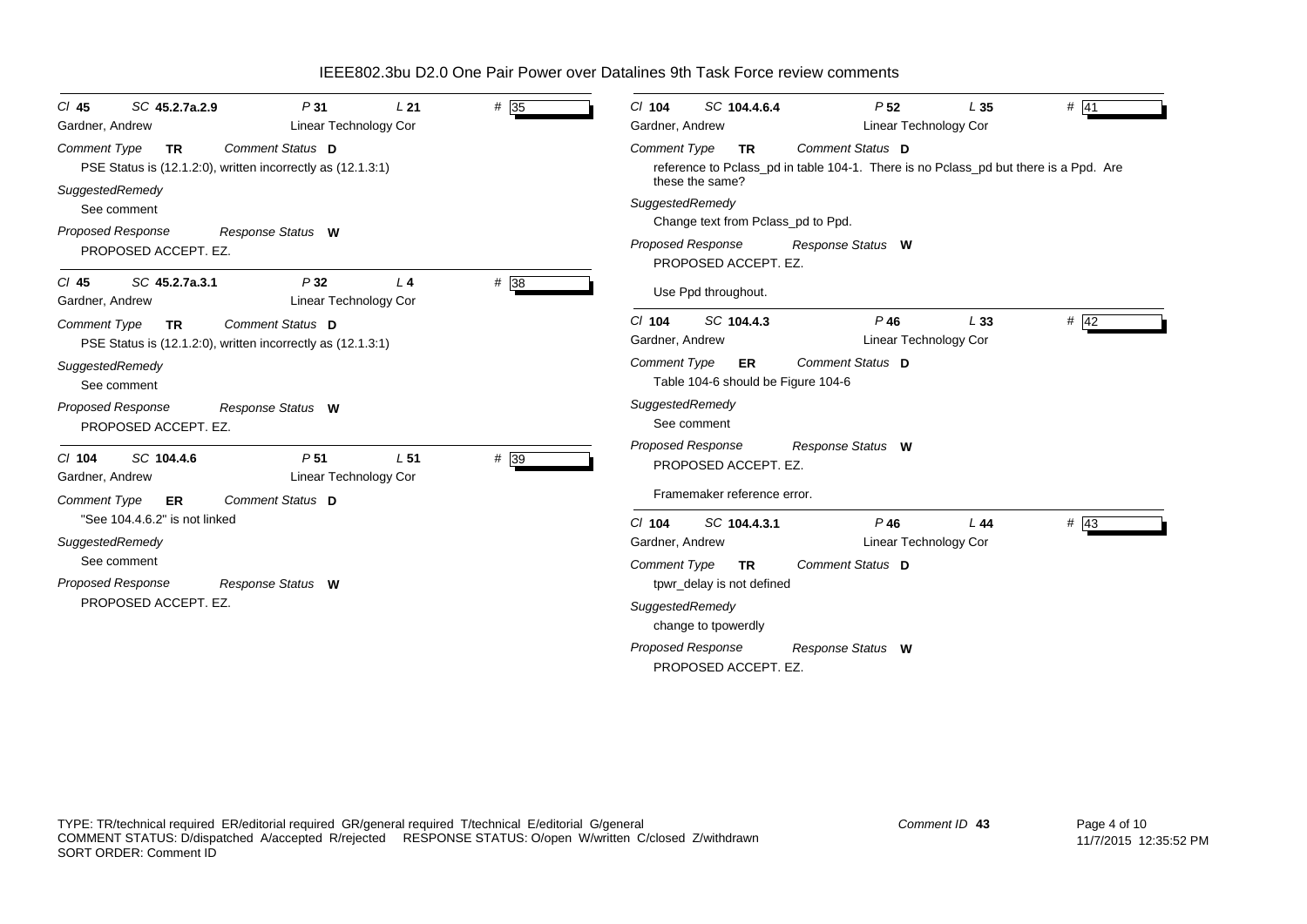| CI 104<br>SC 104.4.3.3<br>Gardner, Andrew                           | P 47<br>Linear Technology Cor                                          | L <sub>51</sub> | $#$ 44 | $Cl$ 104<br>SC 104.4.3.6<br>$P$ 49<br># $48$<br>L29<br>Gardner, Andrew<br>Linear Technology Cor                           |  |
|---------------------------------------------------------------------|------------------------------------------------------------------------|-----------------|--------|---------------------------------------------------------------------------------------------------------------------------|--|
| <b>Comment Type</b><br>ER<br>PPD should be Ppd                      | Comment Status D                                                       |                 |        | Comment Status D<br><b>Comment Type</b><br>ER<br>sccp_watchdog_tmr' should be 'sccp_watchdog_timer'                       |  |
| SuggestedRemedy<br>See comment                                      |                                                                        |                 |        | SuggestedRemedy<br>See comment                                                                                            |  |
| Proposed Response<br>PROPOSED ACCEPT. EZ.                           | Response Status W                                                      |                 |        | Proposed Response<br>Response Status W<br>PROPOSED ACCEPT. EZ.                                                            |  |
| SC 104.4.3.5<br>$CI$ 104<br>Gardner, Andrew                         | P 48<br>Linear Technology Cor                                          | L <sub>18</sub> | $#$ 45 | # 52<br>SC 104.4.6.2<br>P <sub>52</sub><br>$CI$ 104<br>$L$ 16<br>Linear Technology Cor<br>Gardner, Andrew                 |  |
| Comment Type<br>ER<br>returns returns' should be 'returns'          | Comment Status D                                                       |                 |        | Comment Type<br>Comment Status D<br>TR<br>SLEEP_PENDING' and 'SLEEP' should be 'DISCONNECT' and 'PD_SLEEP', respectively. |  |
| SuggestedRemedy<br>See comment                                      |                                                                        |                 |        | SuggestedRemedy<br>See comment                                                                                            |  |
| Proposed Response<br>PROPOSED ACCEPT. EZ.                           | Response Status W                                                      |                 |        | <b>Proposed Response</b><br>Response Status W<br>PROPOSED ACCEPT. EZ.                                                     |  |
| SC 104.4.3.6<br>$CI$ 104<br>Gardner, Andrew                         | P 49<br>Linear Technology Cor                                          | $L$ 19          | # 46   | # 53<br>$Cl$ 104<br>SC 104.4.6.2<br>P <sub>52</sub><br>L <sub>17</sub><br>Linear Technology Cor<br>Gardner, Andrew        |  |
| Comment Type<br><b>ER</b><br>DO DETECTION' should be 'DO_DETECTION' | Comment Status D                                                       |                 |        | Comment Status D<br>Comment Type<br><b>TR</b><br>Isleep' should be 'Isleep_PD'                                            |  |
| SuggestedRemedy<br>See comment                                      |                                                                        |                 |        | SuggestedRemedy<br>See comment                                                                                            |  |
| Proposed Response<br>PROPOSED ACCEPT. EZ.                           | Response Status W                                                      |                 |        | <b>Proposed Response</b><br>Response Status W<br>PROPOSED ACCEPT. EZ.                                                     |  |
| SC 104.4.3.6<br>$CI$ 104<br>Gardner, Andrew                         | $P$ 49<br><b>Linear Technology Cor</b>                                 | L <sub>22</sub> | $#$ 47 |                                                                                                                           |  |
| <b>Comment Type</b><br>ER                                           | Comment Status D<br>sccp_watchdog_tmr' should be 'sccp_watchdog_timer' |                 |        |                                                                                                                           |  |
| SuggestedRemedy<br>See comment                                      |                                                                        |                 |        |                                                                                                                           |  |
| Proposed Response<br>PROPOSED ACCEPT. EZ.                           | Response Status W                                                      |                 |        |                                                                                                                           |  |

TYPE: TR/technical required ER/editorial required GR/general required T/technical E/editorial G/general COMMENT STATUS: D/dispatched A/accepted R/rejected RESPONSE STATUS: O/open W/written C/closed Z/withdrawn SORT ORDER: Comment ID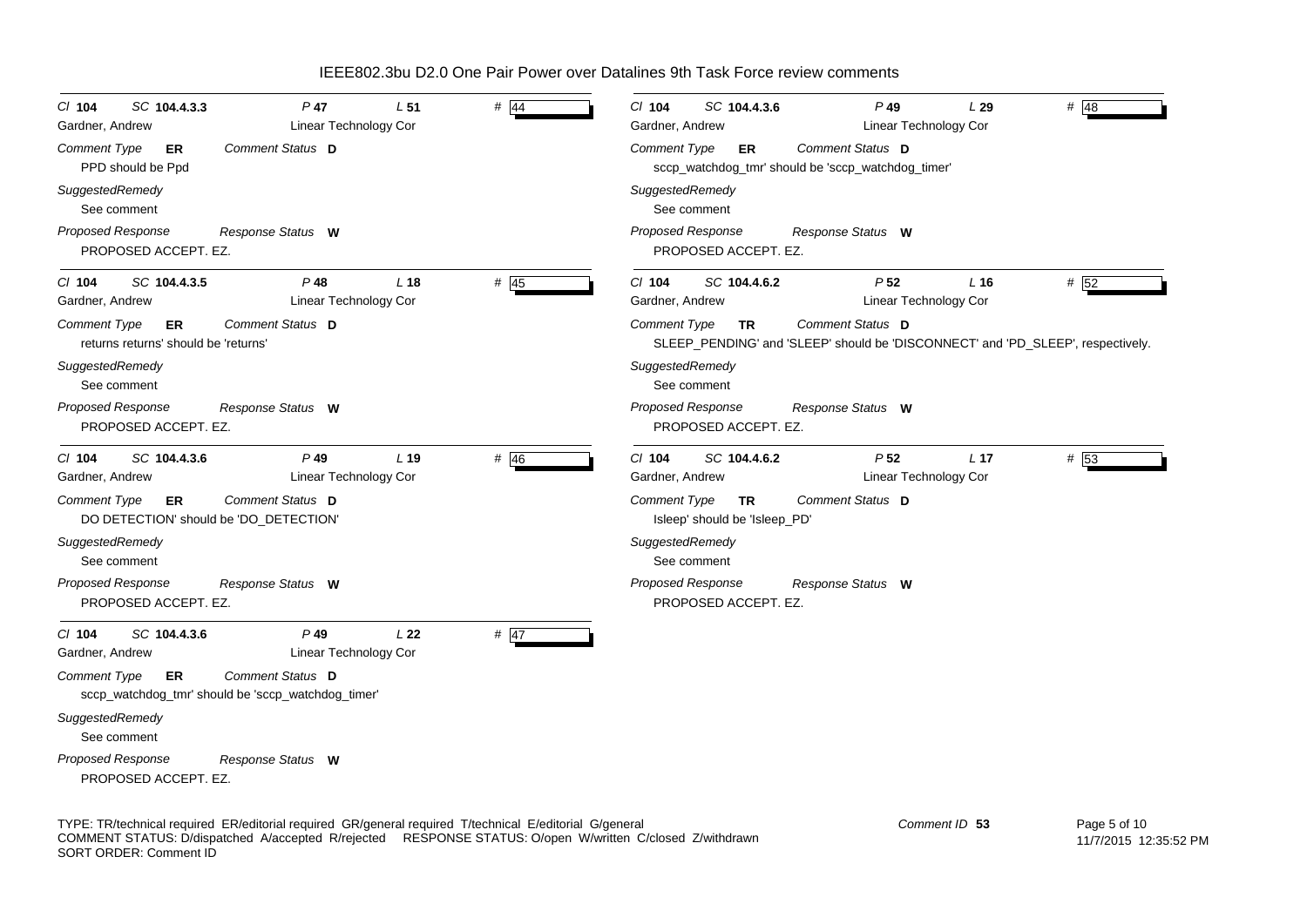| SC 104.4.6.3<br>P <sub>52</sub><br># $55$<br>$Cl$ 104<br>L26<br>Linear Technology Cor<br>Gardner, Andrew                                                                                                                                                                                                    | SC 104.4.4<br>$Cl$ 104<br>$P$ 49<br>L46<br>Linear Technology Cor<br>Gardner, Andrew                                                                                                                                                                                              | # 65 |
|-------------------------------------------------------------------------------------------------------------------------------------------------------------------------------------------------------------------------------------------------------------------------------------------------------------|----------------------------------------------------------------------------------------------------------------------------------------------------------------------------------------------------------------------------------------------------------------------------------|------|
| Comment Status D<br>Comment Type<br>E<br>Vport_PD' should be 'Vpd'                                                                                                                                                                                                                                          | Comment Status D<br><b>Comment Type</b><br>ER.<br>Remove indent at beginning of line 46.                                                                                                                                                                                         |      |
| SuggestedRemedy<br>See comment                                                                                                                                                                                                                                                                              | SuggestedRemedy<br>See comment                                                                                                                                                                                                                                                   |      |
| <b>Proposed Response</b><br>Response Status W<br>PROPOSED ACCEPT. EZ.                                                                                                                                                                                                                                       | <b>Proposed Response</b><br>Response Status W<br>PROPOSED ACCEPT. EZ.                                                                                                                                                                                                            |      |
| See 68.                                                                                                                                                                                                                                                                                                     | $Cl$ 104<br>SC 104.4.4<br>$P$ 49<br>$L$ 49                                                                                                                                                                                                                                       | # 67 |
| # 58<br>SC 104.4.6<br>P <sub>51</sub><br>L <sub>1</sub><br>$CI$ 104<br>Linear Technology Cor<br>Gardner, Andrew<br>Comment Status D<br><b>Comment Type</b><br>ER<br>Table 104-6 title should have 'continued' at top of page 51<br>SuggestedRemedy<br>See comment<br>Proposed Response<br>Response Status W | Linear Technology Cor<br>Gardner, Andrew<br><b>Comment Status D</b><br><b>Comment Type</b><br>TR.<br>There are only two characteristics in table 104-5.<br>SuggestedRemedy<br>Delete 'at least' from sentence.<br>Proposed Response<br>Response Status W<br>PROPOSED ACCEPT. EZ. |      |
| PROPOSED ACCEPT. EZ.                                                                                                                                                                                                                                                                                        | P <sub>51</sub><br>L <sub>51</sub><br>$Cl$ 104<br>SC 104.4.6                                                                                                                                                                                                                     | # 70 |
| # 62<br>SC 104.4.3.1<br>$P$ 46<br>L44<br>$CI$ 104<br>Linear Technology Cor<br>Gardner, Andrew<br>Comment Type<br>Comment Status D<br>ER<br>tpwr_delay' should be 'tpowerdly'                                                                                                                                | Linear Technology Cor<br>Gardner, Andrew<br>Comment Type<br>Comment Status D<br>ER.<br>See 104.4.6.2' is not linked<br>SuggestedRemedy<br>See comment                                                                                                                            |      |
| SuggestedRemedy<br>See comment<br><b>Proposed Response</b><br>Response Status W                                                                                                                                                                                                                             | <b>Proposed Response</b><br>Response Status W<br>PROPOSED ACCEPT. EZ.                                                                                                                                                                                                            |      |
| PROPOSED ACCEPT. EZ.                                                                                                                                                                                                                                                                                        | P <sub>52</sub><br>$CI$ 104<br>SC 104.4.6.2<br>L <sub>19</sub><br>Gardner, Andrew<br>Linear Technology Cor                                                                                                                                                                       | # 74 |
|                                                                                                                                                                                                                                                                                                             | <b>Comment Status D</b><br>Comment Type<br>ER.<br>Twakeup_PD shouldn't wrap at the end of the line.                                                                                                                                                                              |      |
|                                                                                                                                                                                                                                                                                                             | SuggestedRemedy<br>See comment                                                                                                                                                                                                                                                   |      |
|                                                                                                                                                                                                                                                                                                             | Proposed Response<br>Response Status W<br>PROPOSED ACCEPT. EZ.                                                                                                                                                                                                                   |      |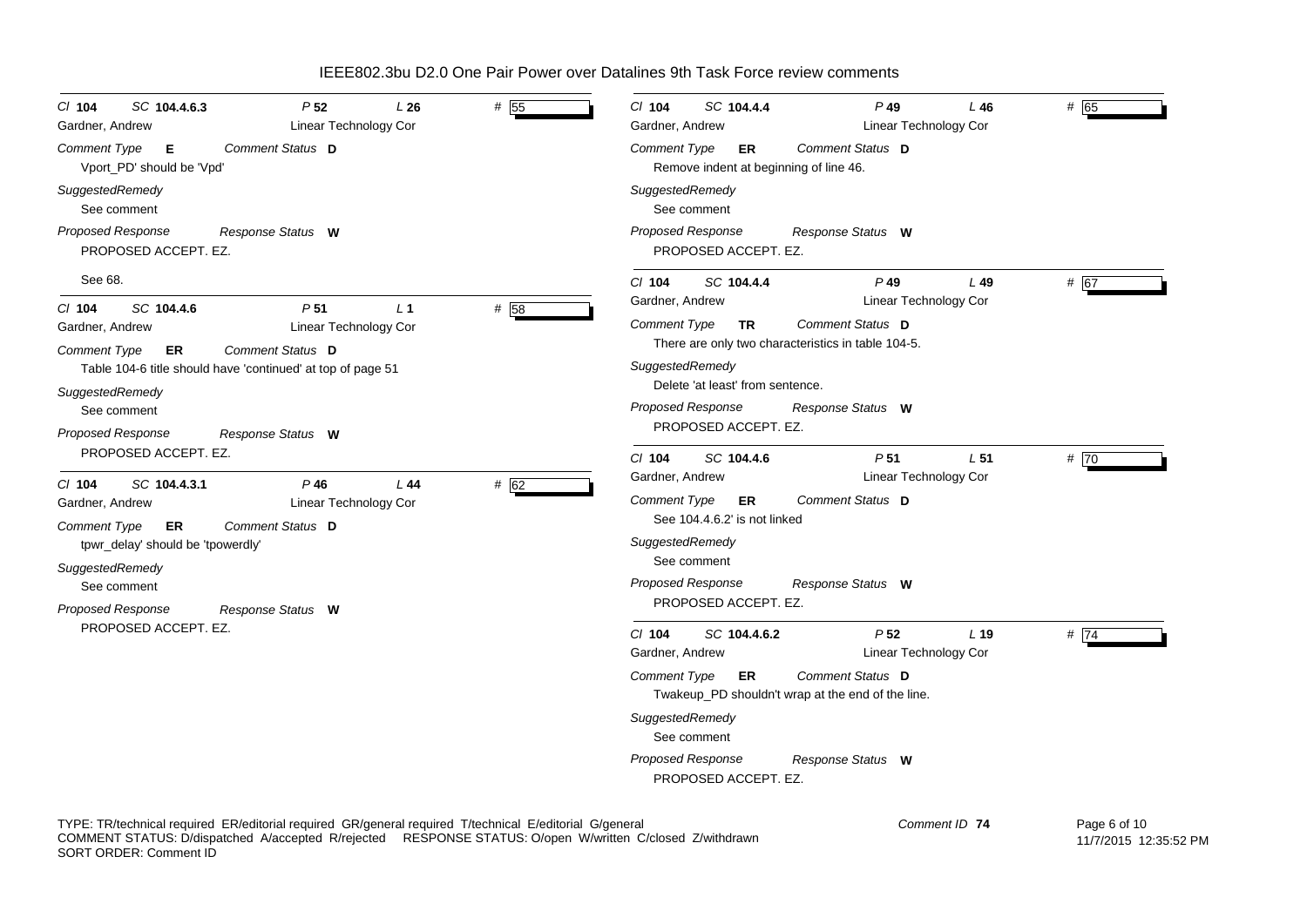| SC 104.6.3.2<br>$Cl$ 104<br>Gardner, Andrew                                                                                                      | P <sub>56</sub><br>Linear Technology Cor        | L <sub>18</sub> | # 80   | $Cl$ 104<br>Abramson, David                                                                                                                        | SC 104.1.3                     | P34<br><b>Texas Instruments</b>                                                                                                               | L45             | $\#$ 92 |  |
|--------------------------------------------------------------------------------------------------------------------------------------------------|-------------------------------------------------|-----------------|--------|----------------------------------------------------------------------------------------------------------------------------------------------------|--------------------------------|-----------------------------------------------------------------------------------------------------------------------------------------------|-----------------|---------|--|
| <b>Comment Type</b><br>ER<br>Change 'slots' to 'slot' in this sentence.                                                                          | Comment Status D                                |                 |        | <b>Comment Type</b>                                                                                                                                | ER                             | Comment Status D<br>A PoDL system is defined as Type A or Type BA Type A+B system is                                                          |                 |         |  |
| SuggestedRemedy<br>See comment                                                                                                                   |                                                 |                 |        | SuggestedRemedy                                                                                                                                    |                                | How can we have Type A+B if it has to be Type A or Type B?                                                                                    |                 |         |  |
| <b>Proposed Response</b><br>PROPOSED ACCEPT. EZ.                                                                                                 | Response Status W                               |                 |        | change to: "is defined as either Type A, Type B, or Type A+B. This will match 104.4.1 as<br>well.<br><b>Proposed Response</b><br>Response Status W |                                |                                                                                                                                               |                 |         |  |
| SC 104.6.3.4<br>$CI$ 104                                                                                                                         | P <sub>57</sub>                                 | L <sub>47</sub> | # 85   |                                                                                                                                                    | PROPOSED ACCEPT. EZ.           |                                                                                                                                               |                 |         |  |
| Gardner, Andrew<br><b>Comment Type</b><br>ER<br>Add 'voltage' to the parameter descriptions for items 2 and 3 in table 104-7.<br>SuggestedRemedy | Linear Technology Cor<br>Comment Status D       |                 |        | C/104<br>Abramson, David<br><b>Comment Type</b>                                                                                                    | SC 104.3.3.1<br>ER             | P36<br><b>Texas Instruments</b><br>Comment Status D<br>"Prior to application of normal operating voltage" What exactly is "normal"? Clause 33 | L28             | $#$ 94  |  |
| See comment<br><b>Proposed Response</b><br>PROPOSED ACCEPT. EZ.                                                                                  | Response Status W                               |                 |        | SuggestedRemedy                                                                                                                                    |                                | just says "operating". Why have we added "normal"<br>remove "normal" throughout this section (and rest of draft if used in a similar manner). |                 |         |  |
| SC 104.6.3.4<br>$Cl$ 104<br>Gardner, Andrew                                                                                                      | P <sub>58</sub><br><b>Linear Technology Cor</b> | L <sub>9</sub>  | # $87$ | <b>Proposed Response</b>                                                                                                                           | PROPOSED ACCEPT. EZ.           | Response Status W                                                                                                                             |                 |         |  |
| <b>Comment Type</b><br>ER<br>Add 'time' to parameter descriptions for items 9-15                                                                 | Comment Status D                                |                 |        | $Cl$ 104<br>Abramson, David                                                                                                                        | SC 104.3.3.3                   | P37<br><b>Texas Instruments</b>                                                                                                               | L <sub>42</sub> | # 95    |  |
| SuggestedRemedy<br>See comment                                                                                                                   |                                                 |                 |        | <b>Comment Type</b>                                                                                                                                | <b>TR</b>                      | Comment Status D<br>The descriptions for TRUE/FALSE of "pi_powered" have the word shall in them.                                              |                 |         |  |
| Proposed Response<br>Response Status W<br>PROPOSED ACCEPT. EZ.                                                                                   |                                                 |                 |        | SuggestedRemedy                                                                                                                                    | FALSE: The PSE is not applying | Change wording to match construction of similar variables such as pigleeping.<br>TRUE: The PSE is applying operating voltage to the PI.       |                 |         |  |
|                                                                                                                                                  |                                                 |                 |        | <b>Proposed Response</b>                                                                                                                           | PROPOSED ACCEPT. EZ.           | Response Status W                                                                                                                             |                 |         |  |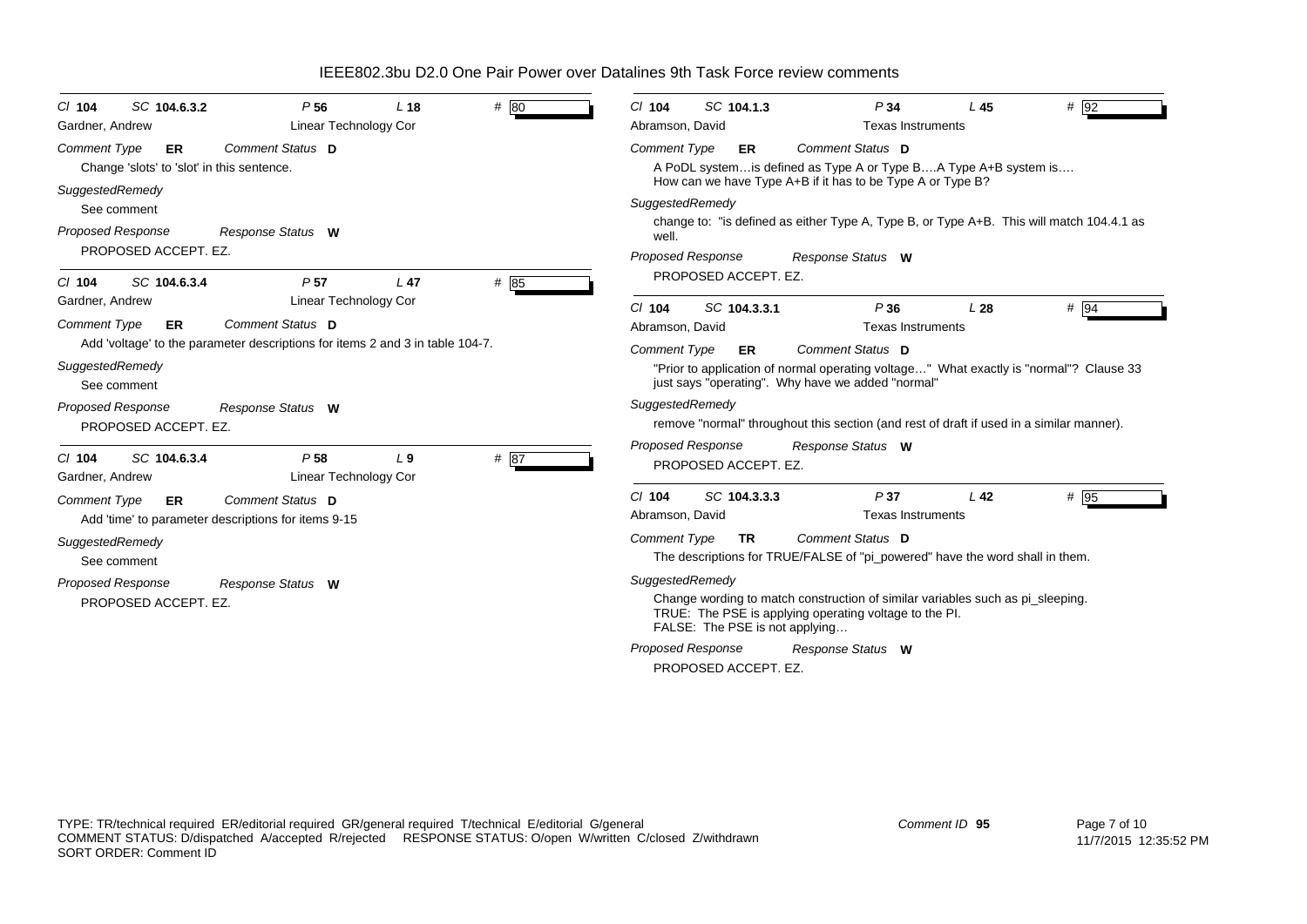| SC 104.3.6<br>$Cl$ 104                                                                                                                   | P <sub>42</sub>                                                                                                                        | $L$ 41          | $\#$ 98 | $Cl$ 104                                                                  | SC 104.4.6              | P50                                                                                                                                                              | L <sub>52</sub> | # $107$ |
|------------------------------------------------------------------------------------------------------------------------------------------|----------------------------------------------------------------------------------------------------------------------------------------|-----------------|---------|---------------------------------------------------------------------------|-------------------------|------------------------------------------------------------------------------------------------------------------------------------------------------------------|-----------------|---------|
| Abramson, David                                                                                                                          | <b>Texas Instruments</b>                                                                                                               |                 |         | Abramson, David                                                           |                         | <b>Texas Instruments</b>                                                                                                                                         |                 |         |
| <b>Comment Type</b><br><b>ER</b>                                                                                                         | Comment Status D<br>"prior to application offull operating voltage"                                                                    |                 |         | <b>Comment Type</b>                                                       | <b>ER</b>               | Comment Status D<br>This comment applies to Item 3 of Table 104-6.                                                                                               |                 |         |
| SuggestedRemedy<br>add space in "of full"                                                                                                |                                                                                                                                        |                 |         | section.                                                                  |                         | The section referenced in the additional information column is the PSE section not the PD                                                                        |                 |         |
|                                                                                                                                          |                                                                                                                                        |                 |         | SuggestedRemedy                                                           |                         |                                                                                                                                                                  |                 |         |
| Proposed Response<br>PROPOSED ACCEPT. EZ.                                                                                                | Response Status W                                                                                                                      |                 |         |                                                                           |                         | Change reference from "104.3.6.3" to "104.4.6.3"                                                                                                                 |                 |         |
|                                                                                                                                          |                                                                                                                                        |                 |         | <b>Proposed Response</b>                                                  |                         | Response Status W                                                                                                                                                |                 |         |
| SC 104.3.6<br>$Cl$ 104                                                                                                                   | $P$ 44                                                                                                                                 | L <sub>15</sub> | # 103   |                                                                           | PROPOSED ACCEPT. EZ.    |                                                                                                                                                                  |                 |         |
| Abramson, David                                                                                                                          | <b>Texas Instruments</b>                                                                                                               |                 |         | $Cl$ 104                                                                  | SC 104.3.6              | $P$ 43                                                                                                                                                           | L7              | # 108   |
| <b>Comment Type</b><br><b>ER</b>                                                                                                         | <b>Comment Status D</b>                                                                                                                |                 |         | Abramson, David                                                           |                         | <b>Texas Instruments</b>                                                                                                                                         |                 |         |
| This comment applies to Table 104-3.                                                                                                     |                                                                                                                                        |                 |         | <b>Comment Type</b>                                                       | ER                      | Comment Status D                                                                                                                                                 |                 |         |
| Section 104.3.6.2.2.1 is referenced in the additional information colum for the sleep mode<br>requirements. That section does not exist. |                                                                                                                                        |                 |         | This comment applies to the additional information column in Table 104-3. |                         |                                                                                                                                                                  |                 |         |
| SuggestedRemedy                                                                                                                          |                                                                                                                                        |                 |         |                                                                           |                         | Be consistant with the "and" when multiple sections/tables are referenced. Currently both                                                                        |                 |         |
| Change "104.3.6.2.2.1" to "104.3.6.2.2"                                                                                                  |                                                                                                                                        |                 |         |                                                                           | "and" and "&" are used. |                                                                                                                                                                  |                 |         |
| <b>Proposed Response</b>                                                                                                                 | Response Status W                                                                                                                      |                 |         | SuggestedRemedy                                                           |                         |                                                                                                                                                                  |                 |         |
| PROPOSED ACCEPT. EZ.                                                                                                                     |                                                                                                                                        |                 |         |                                                                           |                         | Replace all "and"s and "&"s with commas.                                                                                                                         |                 |         |
|                                                                                                                                          |                                                                                                                                        |                 |         | <b>Proposed Response</b>                                                  |                         | Response Status W                                                                                                                                                |                 |         |
| $Cl$ 104<br>SC 104.4.6                                                                                                                   | P <sub>51</sub>                                                                                                                        | $L$ 41          | # 105   |                                                                           |                         | PROPOSED ACCEPT IN PRINCIPLE. EZ.                                                                                                                                |                 |         |
| Abramson, David                                                                                                                          | <b>Texas Instruments</b>                                                                                                               |                 |         |                                                                           |                         | Replace "&" with "and" throughout the tables.                                                                                                                    |                 |         |
| <b>Comment Type</b><br><b>ER</b>                                                                                                         | Comment Status D                                                                                                                       |                 |         | $Cl$ 104                                                                  | SC 104.3.3.6            | $P$ 40                                                                                                                                                           | $L$ 10          | $#$ 111 |
|                                                                                                                                          | This comment applies to item 7 of table 104-6.<br>We need to reference section 104.4.6.1 for the inrush enable delay time (tpower dly) |                 |         | Abramson, David                                                           |                         | <b>Texas Instruments</b>                                                                                                                                         |                 |         |
| SuggestedRemedy                                                                                                                          |                                                                                                                                        |                 |         | <b>Comment Type</b>                                                       | ER                      | Comment Status D                                                                                                                                                 |                 |         |
|                                                                                                                                          | Add "104.4.6.1" to additional information column.                                                                                      |                 |         |                                                                           |                         | This comment applies to figure 104-4, IDLE state.                                                                                                                |                 |         |
| Proposed Response                                                                                                                        | Response Status W                                                                                                                      |                 |         |                                                                           |                         | Why are we calling out pi_detecting and pi_powered as set to FALSE? There is no way to<br>get to IDLE with those set to TRUE. We don't call out pi_discharge_en. |                 |         |
| PROPOSED ACCEPT. EZ.                                                                                                                     |                                                                                                                                        |                 |         | SuggestedRemedy                                                           |                         |                                                                                                                                                                  |                 |         |
|                                                                                                                                          |                                                                                                                                        |                 |         |                                                                           |                         | remove pi_powered and pi_detecting assignments from IDLE.                                                                                                        |                 |         |
|                                                                                                                                          |                                                                                                                                        |                 |         | <b>Proposed Response</b>                                                  |                         | Response Status W                                                                                                                                                |                 |         |
|                                                                                                                                          |                                                                                                                                        |                 |         |                                                                           | PROPOSED ACCEPT. EZ.    |                                                                                                                                                                  |                 |         |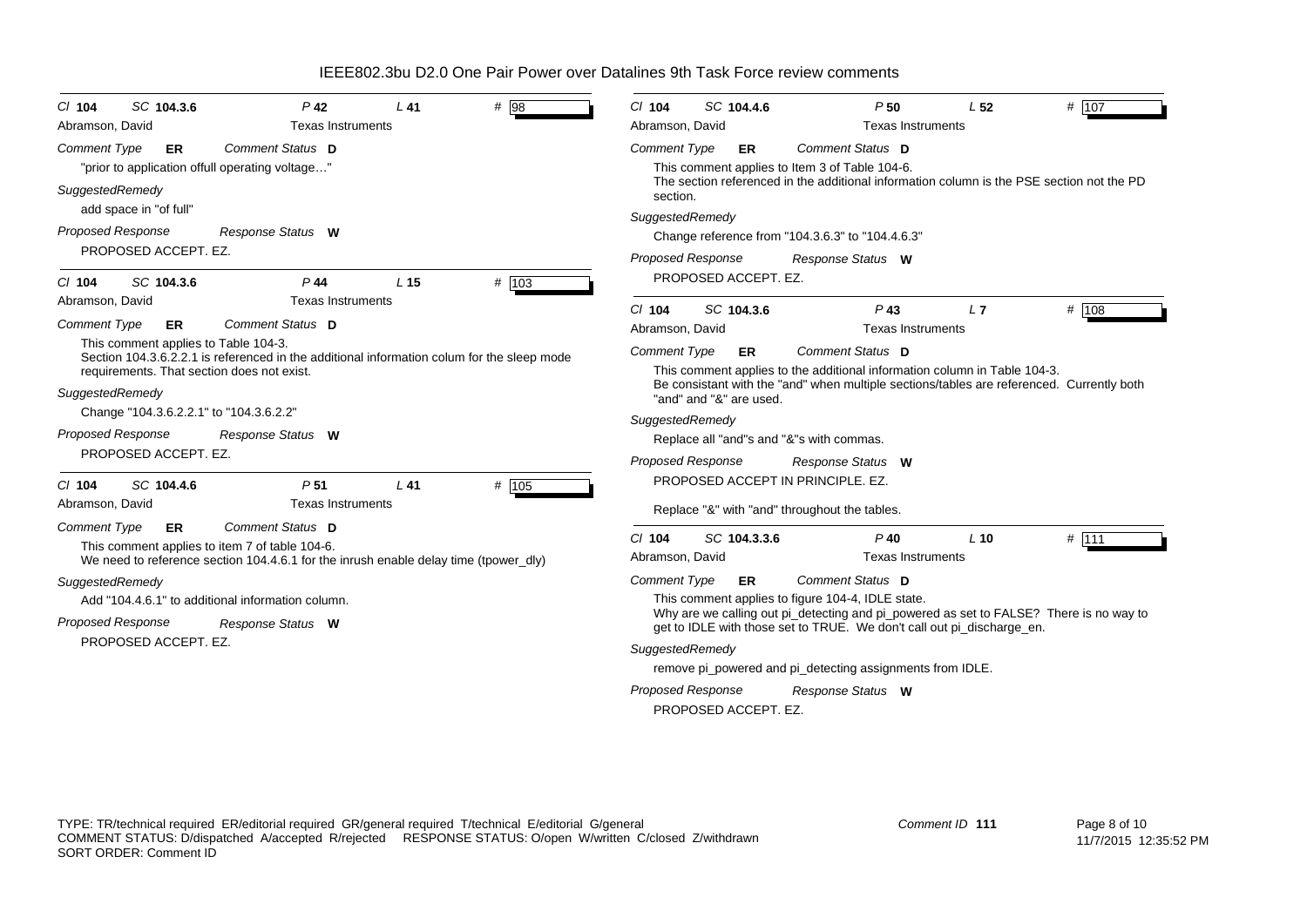| $Cl$ 104            | SC 104.3.3.6                          | $P$ 40                                                                                      | L <sub>27</sub> | # $114$ | $Cl$ 104                 | SC 104.3.6                           | $P$ 42                                                                                     | L <sub>51</sub> | # 122    |
|---------------------|---------------------------------------|---------------------------------------------------------------------------------------------|-----------------|---------|--------------------------|--------------------------------------|--------------------------------------------------------------------------------------------|-----------------|----------|
| Abramson, David     |                                       | <b>Texas Instruments</b>                                                                    |                 |         | Abramson, David          |                                      | <b>Texas Instruments</b>                                                                   |                 |          |
| <b>Comment Type</b> | <b>TR</b>                             | Comment Status D                                                                            |                 |         | <b>Comment Type</b>      | <b>TR</b>                            | Comment Status D                                                                           |                 |          |
|                     | This comment applies to Figure 104-4. |                                                                                             |                 |         |                          |                                      | "The output of a PSE shall conform to the electrical requirements in Table 104-3 in both   |                 |          |
|                     |                                       | I believe we need an exit from the classification state if the tclass timer expires         |                 |         | signature."              |                                      | powered and unpowered modes to ensure that it does not present a valid PD detection        |                 |          |
| SuggestedRemedy     |                                       |                                                                                             |                 |         |                          |                                      | This sentence seems to indicate the PSE must follow all the specs in 104-3 even when       |                 |          |
|                     |                                       | Add arc back to Restart from classification for the condition of tclass_timer_done          |                 |         |                          |                                      | unpowered. That seems like an odd thing for a lot of the specs.                            |                 |          |
|                     | <b>Proposed Response</b>              | Response Status W                                                                           |                 |         | SuggestedRemedy          |                                      |                                                                                            |                 |          |
|                     | PROPOSED ACCEPT. EZ.                  |                                                                                             |                 |         | $104 - 5.$               |                                      | Reword: In all states, a PSE shall present an invalid PD signature as specified in Table   |                 |          |
| $Cl$ 104            | SC 104.3.3.3                          | P38                                                                                         | L <sub>1</sub>  | # 118   | <b>Proposed Response</b> |                                      | Response Status W                                                                          |                 |          |
| Abramson, David     |                                       | <b>Texas Instruments</b>                                                                    |                 |         |                          | PROPOSED ACCEPT. EZ.                 |                                                                                            |                 |          |
| <b>Comment Type</b> | ER                                    | Comment Status D                                                                            |                 |         |                          |                                      |                                                                                            |                 |          |
|                     |                                       | power_not_available is the only variable we use in the negative                             |                 |         | $Cl$ 104                 | SC 104.3.6.4                         | $P$ 45                                                                                     | L23             | # $ 124$ |
| SuggestedRemedy     |                                       |                                                                                             |                 |         | Abramson, David          |                                      | <b>Texas Instruments</b>                                                                   |                 |          |
|                     |                                       | Change power_not_available to power_available and update state diagram accordingly.         |                 |         | <b>Comment Type</b>      | <b>TR</b>                            | Comment Status D                                                                           |                 |          |
|                     | Proposed Response                     | Response Status W                                                                           |                 |         |                          | a PD after completion of detection." | "The specification for Tinrush in Table 104-3 applies to the PSE power up time allowed for |                 |          |
|                     | PROPOSED ACCEPT. EZ.                  |                                                                                             |                 |         |                          |                                      | The Tinrush timer does not start until after an optional classification cycle.             |                 |          |
|                     |                                       |                                                                                             |                 |         | SuggestedRemedy          |                                      |                                                                                            |                 |          |
| $CI$ 104            | SC 104.3.4.1                          | P <sub>41</sub>                                                                             | L32             | $#$ 121 |                          |                                      | Change sentece to: "after completion of detection and optional classification."            |                 |          |
| Abramson, David     |                                       | <b>Texas Instruments</b>                                                                    |                 |         | Proposed Response        |                                      | Response Status W                                                                          |                 |          |
| <b>Comment Type</b> | ER                                    | Comment Status D                                                                            |                 |         |                          | PROPOSED ACCEPT. EZ.                 |                                                                                            |                 |          |
|                     |                                       | Poor wording: "All detection currents at the PI shall be within the Ivalid current range as |                 |         |                          |                                      |                                                                                            |                 |          |
|                     | Table 104-4.                          | specified in Table 104-2 with a valid PD detection signature connected as specified in      |                 |         | $Cl$ 104                 | SC 104.6.1                           | P <sub>54</sub>                                                                            | L <sub>27</sub> | # 130    |
| SuggestedRemedy     |                                       |                                                                                             |                 |         | Abramson, David          |                                      | <b>Texas Instruments</b>                                                                   |                 |          |
|                     |                                       | Reword: "All detection currents at the PI shall be within the Ivalid current range, as      |                 |         | <b>Comment Type</b>      | ER                                   | Comment Status D                                                                           |                 |          |
|                     |                                       | specified in Table 104-2, when connected to a valid PD detection signature as specified in  |                 |         |                          |                                      | We shouldn't call out a direct implementation.                                             |                 |          |
|                     | Table 104-4.'                         |                                                                                             |                 |         | SuggestedRemedy          |                                      |                                                                                            |                 |          |
|                     | Proposed Response                     | Response Status W                                                                           |                 |         |                          |                                      | Change "the master device" to "a master device" or "an example of the master device"       |                 |          |
|                     | PROPOSED ACCEPT. EZ.                  |                                                                                             |                 |         | Proposed Response        |                                      | Response Status W                                                                          |                 |          |
|                     |                                       |                                                                                             |                 |         |                          | PROPOSED ACCEPT. EZ.                 |                                                                                            |                 |          |
|                     |                                       |                                                                                             |                 |         |                          |                                      | Change reference text to "the block diagram of a master device."                           |                 |          |
|                     |                                       |                                                                                             |                 |         |                          |                                      |                                                                                            |                 |          |